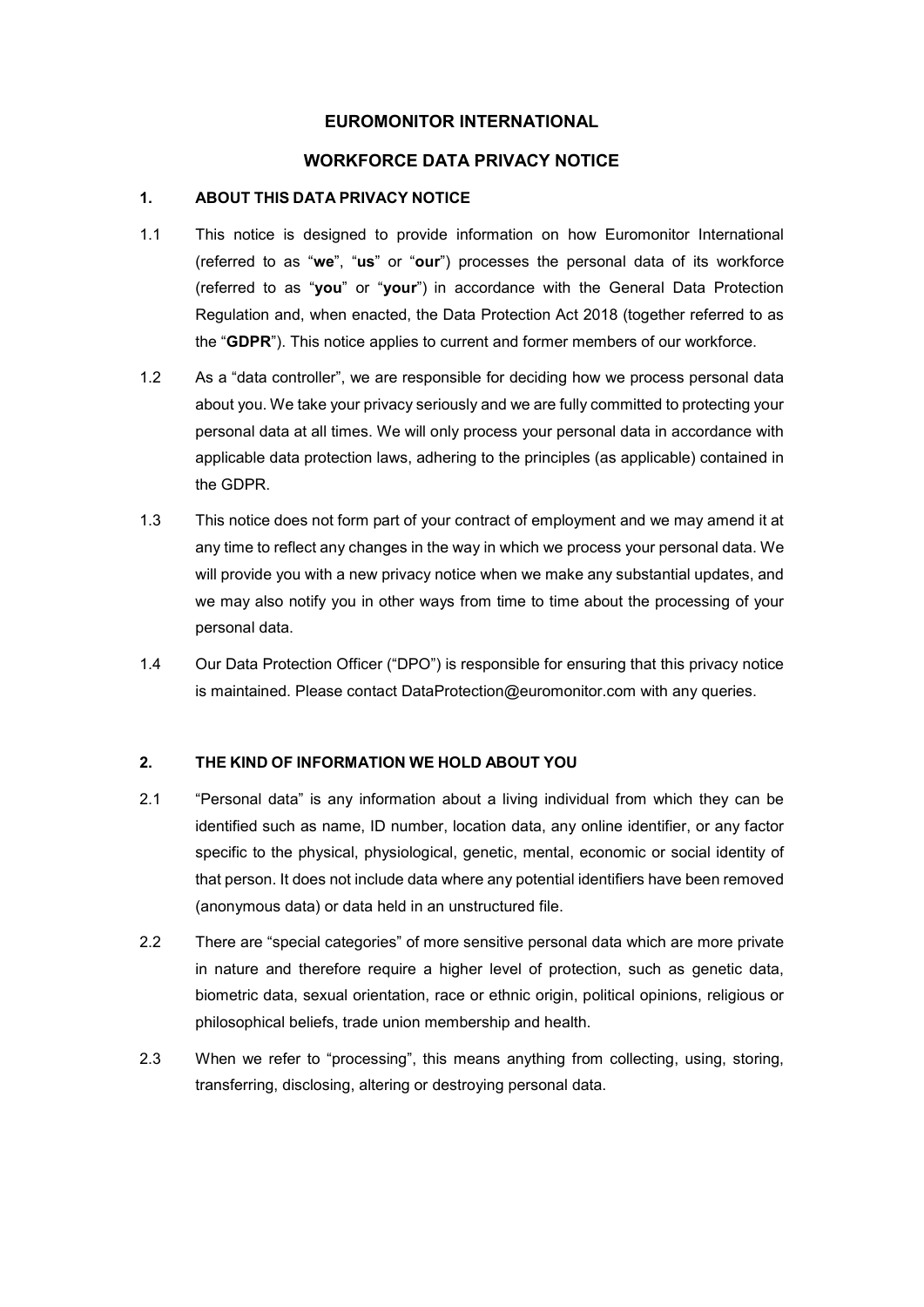## **3. RECEIVING YOUR PERSONAL DATA**

3.1 We may obtain personal data and/or special category personal data about you from third party sources, such as recruitment agencies, job boards, online recruitment platforms, recruitment assessment centres, occupational health professionals and background check providers. Where we receive such information from these third parties, we will only use it in accordance with this notice. In some cases, they will be acting as a controller of your personal data and therefore we advise you to read their privacy notice and/or data protection policy.

### **4. HOW WE USE YOUR PERSONAL DATA**

- 4.1 We process your personal data for various reasons, relying on a variety of different bases for lawful processing under data protection law, as set out below.
- 4.1.1 **To comply with our legal obligations**. This may include:
	- eligibility to work in the Country as required by immigration laws, such as passport and visa documentation;
	- payroll records, social security, child maintenance, student loans and national insurance information to comply with social security and Tax requirements;
	- information in relation to legal claims made by you or against you, in order to comply with court processes and court orders;
	- information relating to the occurrence, investigation or prevention of fraud, such as through a whistleblowing complaint; and
	- pension and retirement benefits to comply with pension legislation;

# 4.1.2 **To prepare for and to perform the contract of employment you have entered in to with us.** This may include:

- formal identification documentation relating to you, such as a passport or driving licence, to verify your identity (including your date of birth);
- your contact details such as your name, address, telephone number and personal email address which will be used to communicate with you on employment matters during your employment;
- bank details which are used to send/receive funds to/from you such as payment of your salary, bonus, commission, sick pay, statutory maternity/paternity/ adoption/shared parental leave pay, or to make or repay loans or advances of salary;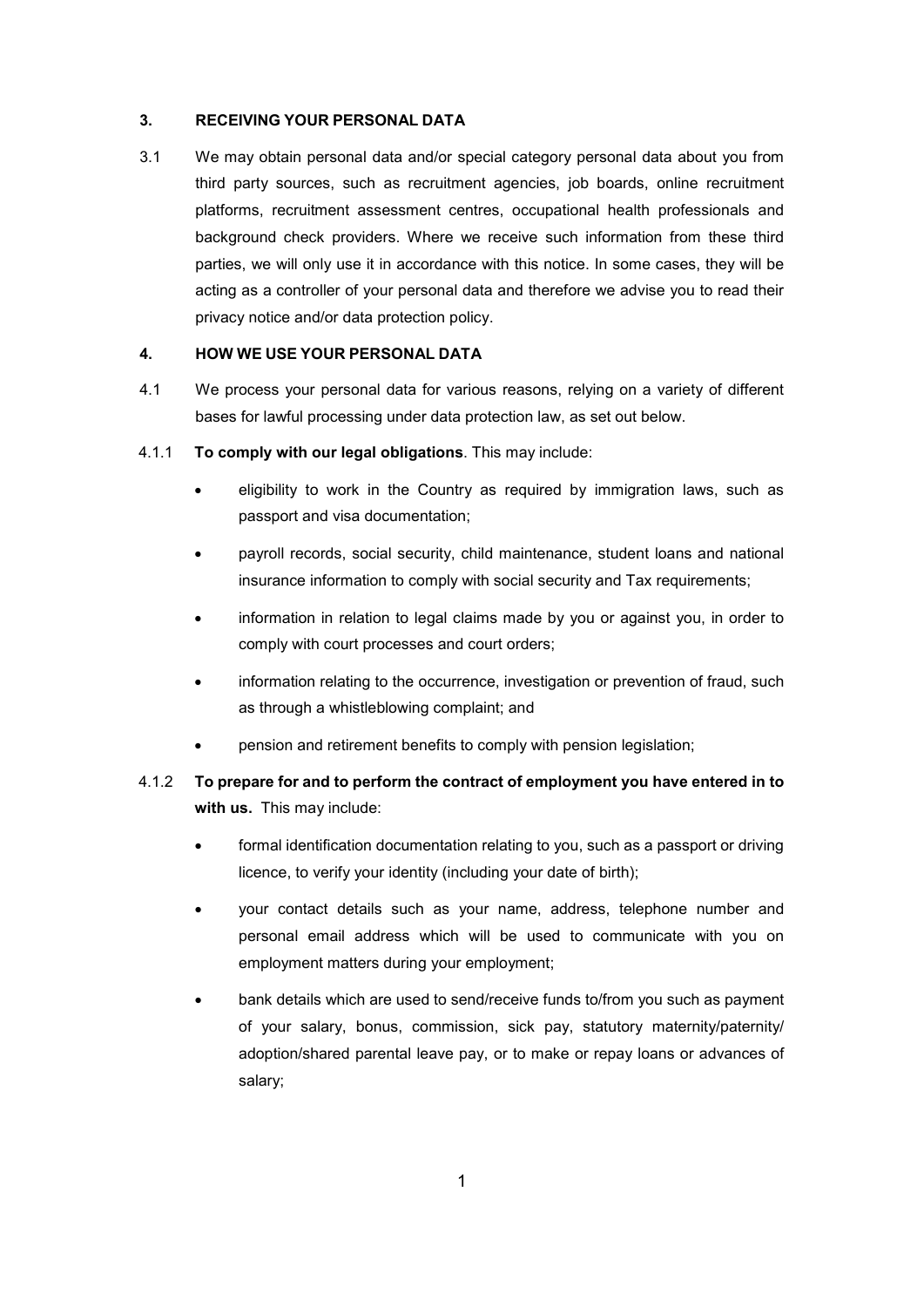- information relating to the enrolment or renewal of your employment benefits including pension, private health care, income protection insurance and life assurance] in order to provide you with these benefits; and
- details of the terms and conditions of your employment.

# <span id="page-2-1"></span>4.1.3 **To pursue our (or a third party's) legitimate interests[1](#page-2-0) as a business**. This may include:

- training records, appraisals and 1:1 meeting notes about you in order to assist/assess your career development and training needs and/or to ensure that you are properly managed and supervised;
- information relating to the performance of your employment duties, such as disciplinary records, as this is relevant to your ability to carry out your job and for us to assess and identify areas in which we may need to help you improve;
- information relating to the performance of your duties may also be used to conduct an investigation if circumstances warrant it and to take appropriate action either for conduct or capability reasons in accordance with our Disciplinary Policy;
- information relating to any grievance process involving you, in order that an investigation may be conducted and appropriate action taken (if any) in accordance with our Grievance and Disciplinary Policies;
- management reports (including statistical and audit information) to ensure workplace efficiencies are maximised;
- health, safety and environmental information, including records to ensure that we are complying with relevant policies and procedures. This allows us to implement any training where applicable;
- work related contact details on our intranet and/or internal systems including the Company Organisation Chart to facilitate efficient communication within the business;
- voicemails, emails, correspondence and other work-related communications created, stored or transmitted by you using our computer or communications equipment for the purposes of the efficient management of the business in accordance with our IT Usage Policy

<span id="page-2-0"></span>-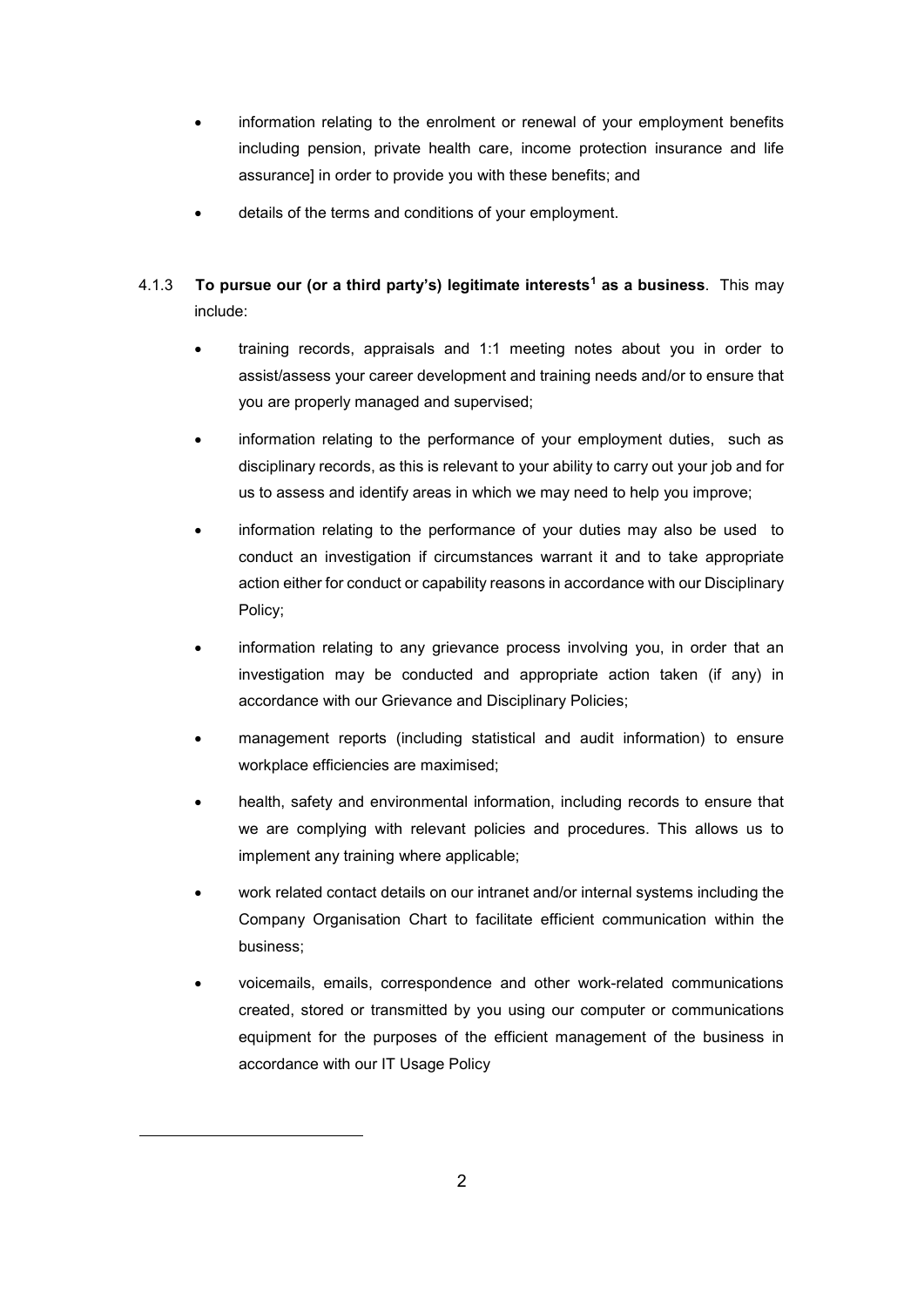- absence records and details including holiday records, appointments, sick records, jury service, maternity, paternity, adoption and parental leave in order to monitor attendance levels and to comply with our policies;
- CCTV and swipe card access records from our offices which are in place for the protection of our property

## <span id="page-3-0"></span>4.1.4 **Where you have consented to specific processing.** This may include:

- information disclosed to a third party agency relating to your pay details for the purposes of providing tenancy references;
- information disclosed to a mortgage provider relating to your employment history and pay details for the purposes of a mortgage application; and
- information disclosed to a prospective future employer relating to your employment details for the purposes of providing a reference.
- 4.1.5 **Where it is in your vital interests.** This may include information about allergies or any medical conditions so as to prevent any unnecessary accidents, and advise medical professionals in the event of an emergency.
- 4.2 Where you have consented to specific processing of your personal or special categories data, you have the unequivocal right to withdraw your consent at any time by indicating your withdrawal in a written format to the Global HR Director
- 4.3 We will only use your personal data for the purposes for which we collected it, unless we reasonably consider that we need to use it for another reason and that reason is compatible with the original purpose. If we need to use your personal data for an unrelated purpose, we will notify you and we will explain the legal basis which allows us to do so.

## **5. HOW WE USE YOUR SPECIAL CATEGORY PERSONAL DATA**

- 5.1 We also collect, store and use your special category personal data for a range of reasons, relying on a variety of different bases for lawful processing under the GDPR.
- 5.1.1 To enable us to perform our legal obligations in respect of employment, social security, and social protection law. This may include:
	- information relating to leaves of absence, which may include sickness absence or family related leaves, to comply with employment and other laws;
	- information gathered as part of a whistleblowing investigation;
	- information relating to you involving allegations of unlawful discrimination, in order that an investigation may be conducted and appropriate action taken (if any) under our Disciplinary or Grievance Policies; and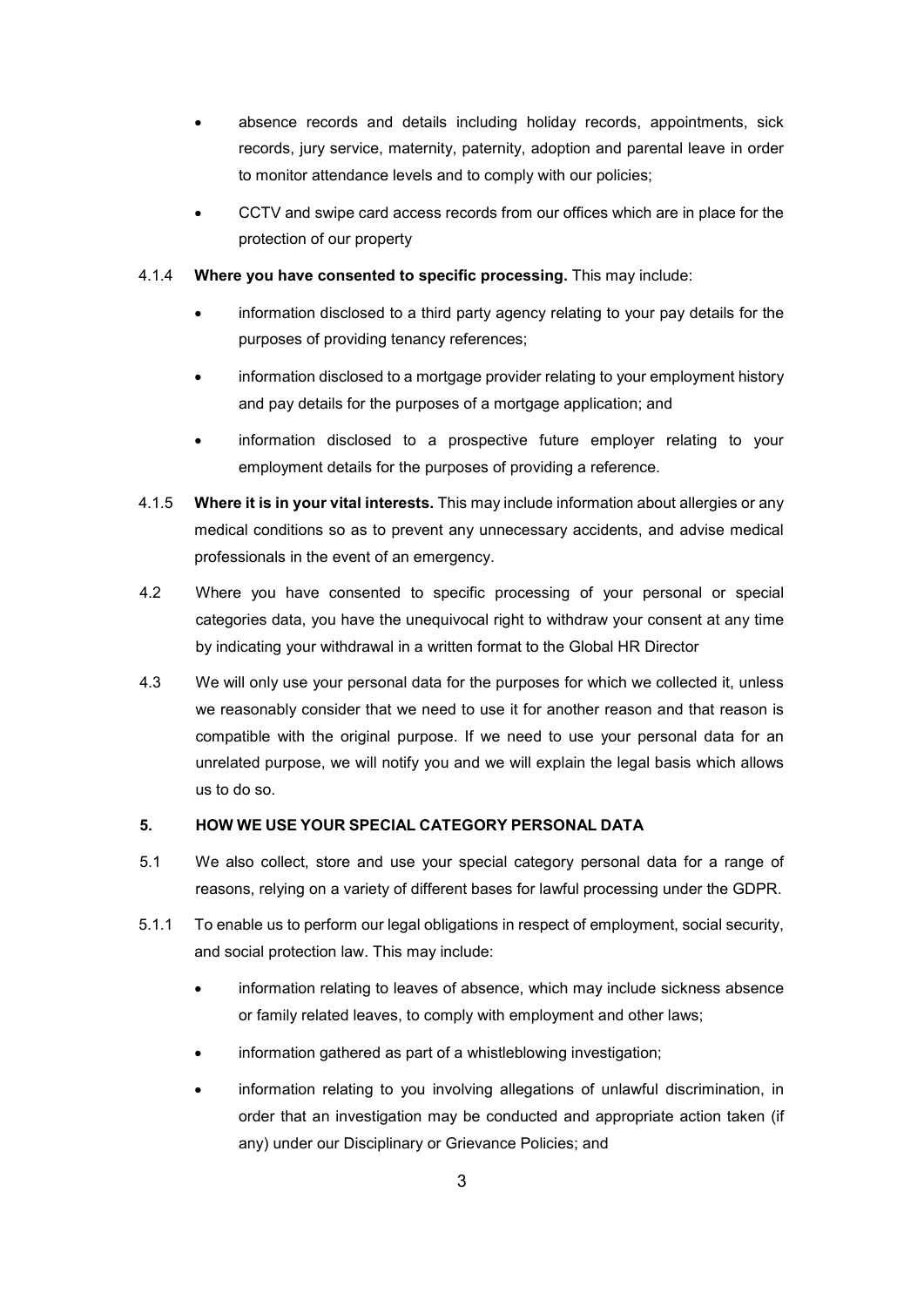- health information to assess and/or to comply with our obligations under employment, equal opportunities and health and safety legislation (for example a requirement to make reasonable adjustments to your working conditions); and
- 5.1.2 **For occupational health reasons or where we are assessing your working capability**, subject to appropriate confidentiality safeguards. This may include:
	- information about your physical or mental health, or disability status, to ensure your health and safety in the workplace and to assess your fitness to work, to provide appropriate workplace adjustments, to monitor and manage sickness absence and to administer benefits;
	- sickness absence records, such as statement of fitness to work, reasons for absence and self-certification forms; and
	- records of return to work interviews/meetings.
- 5.1.3 **Where it is needed for statistical purposes in the public interest**, such as for equal opportunities monitoring. To ensure meaningful equal opportunities monitoring and reporting, we will use information about your race or national or ethnic origin, religious, philosophical or moral beliefs, and your sexual life or orientation.
- 5.1.4 **To establish, defend or exercise legal claims in an employment tribunal or any other court of law**.

## **6 INFORMATION ABOUT CRIMINAL CONVICTIONS**

6.1 We do not envisage that we will hold information about criminal convictions.

## **7 AUTOMATED DECISION MAKING / PROFILING**

7.1 We do not envisage that any decisions will be taken about you using automated means, however we will notify you in writing if this position changes.

## **8 DATA SHARING**

- 8.1 We may share your personal data and special category personal data internally. In particular, it may be shared with: HR employees involved in the recruitment process, employee relations and/or administration of your employment; line managers; consultants; advisers; or other appropriate persons who we shall make you aware of from time to time.
- 8.2 We may share your personal data and special category personal data with third parties, agents, subcontractors and other organisations (as listed below) where it is necessary to administer the working relationship with you or where we have a legitimate interest in doing so: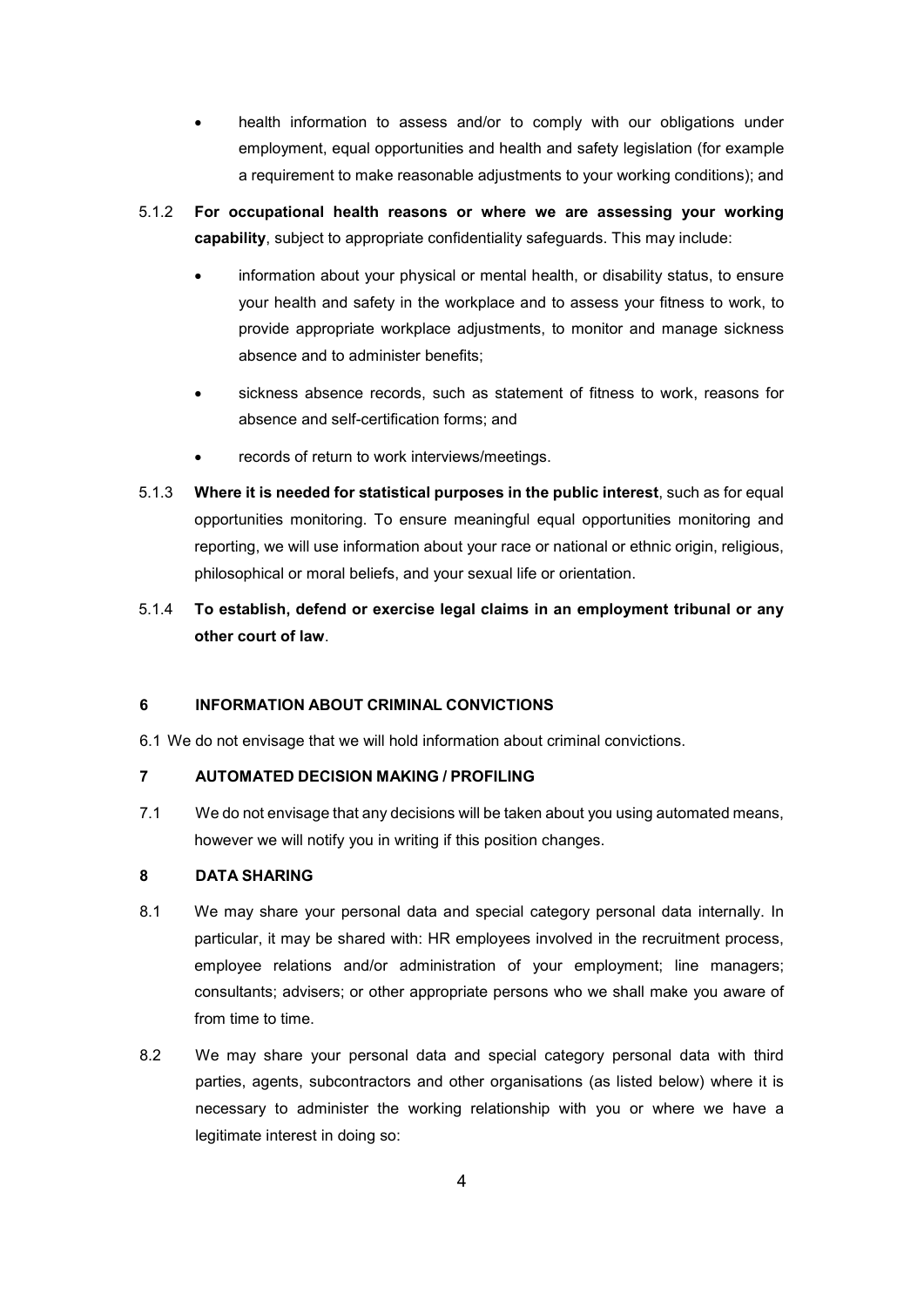| personal<br>Category<br>оf                                                                                                  | Recipient/relationship to us                          | <b>Purpose of disclosure</b>                                                                                                                                                                                                                                                                                                                                   |
|-----------------------------------------------------------------------------------------------------------------------------|-------------------------------------------------------|----------------------------------------------------------------------------------------------------------------------------------------------------------------------------------------------------------------------------------------------------------------------------------------------------------------------------------------------------------------|
| information                                                                                                                 |                                                       |                                                                                                                                                                                                                                                                                                                                                                |
| information<br>All<br>personal<br>collected                                                                                 | IT service providers (service<br>providers)           | To support, maintain and<br>information<br>host<br>our<br>systems,<br>including<br>the<br>software<br>and<br>hardware<br>infrastructure required for it<br>operate/be accessible<br>to<br>online and to keep a backup<br>of your personal information.<br>also<br>online<br>We .<br>use<br>-IT<br>service providers to provide<br>contract execution services. |
| Name, contact details, date<br>of birth and health data                                                                     | Employee benefits providers                           | For employee benefits to be<br>provided and premiums to<br>be calculated                                                                                                                                                                                                                                                                                       |
| information<br>All<br>personal<br>collected                                                                                 | legal<br>other<br>Our<br>and<br>professional advisers | To provide us with advice in<br>relation to our business,<br>including our legal, financial<br>and other obligations and<br>claims                                                                                                                                                                                                                             |
| Name, contact details, start<br>end<br>dates<br>οf<br>and<br>employment<br>and<br>health<br>data                            | Our insurance providers                               | premiums<br>For<br>be<br>to<br>calculated and<br>insurance<br>cover to be provided                                                                                                                                                                                                                                                                             |
| Name, contact details, start<br>dates<br>end<br>of<br>and<br>employment, date of birth,<br>pay, bank and absence<br>details | Payroll and pension providers                         | For pay to be processed and<br>pension<br>benefits<br>to<br>be<br>provided                                                                                                                                                                                                                                                                                     |
| Job role and health data                                                                                                    | Occupational health providers                         | For<br>working<br>capacity<br>of<br>worker to be assessed                                                                                                                                                                                                                                                                                                      |

8.3 When we disclose your personal data to third parties as listed above, we only disclose to them any personal data that is necessary for them to provide their service. We have contracts in place with these third parties in receipt of your personal data requiring them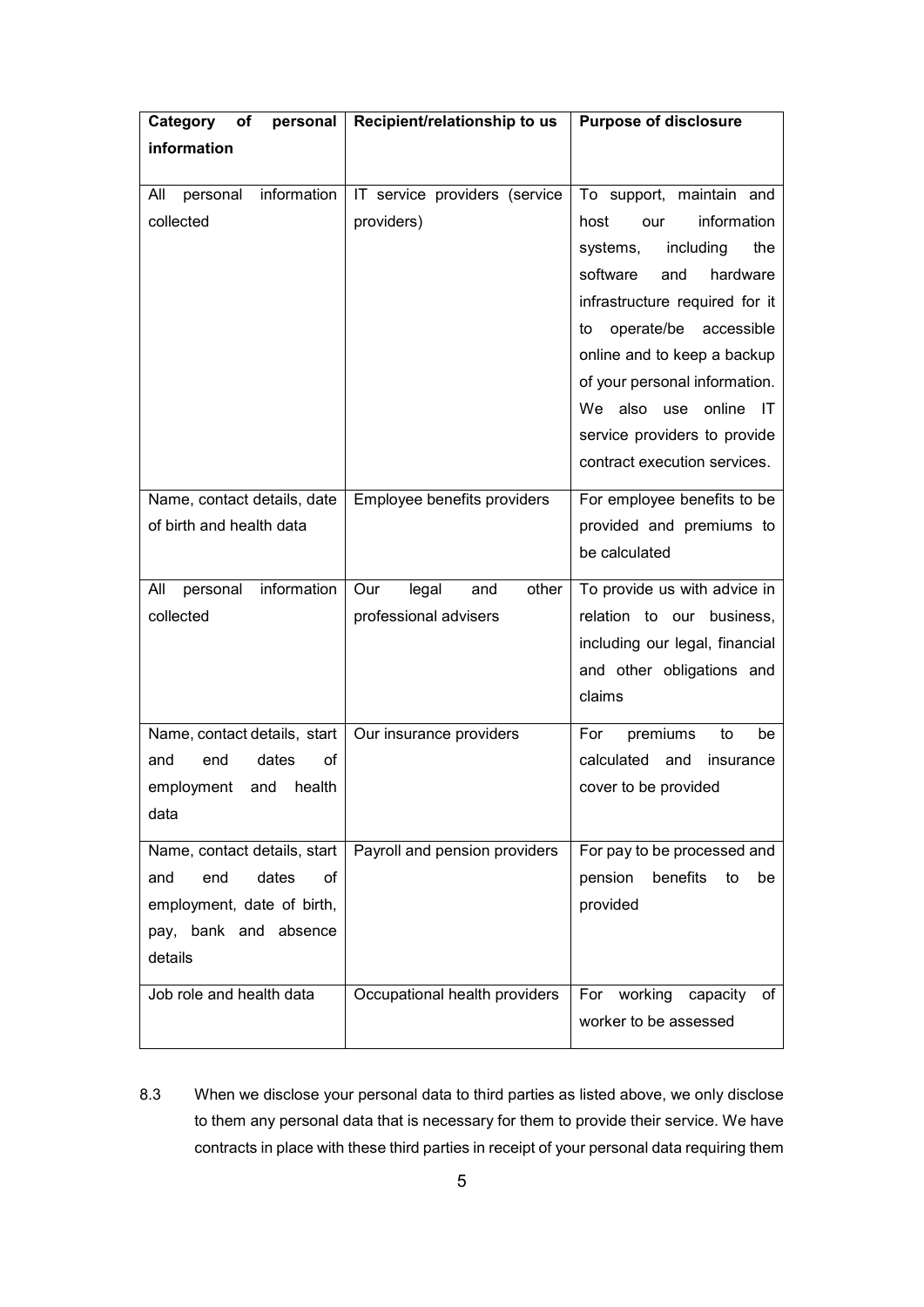to keep your personal data secure and not to use it other than in accordance with our specific instructions.

- 8.4 All our third-party service providers and other entities in the group are required to take appropriate security measures to protect your personal information in line with our policies. We do not allow our third-party service providers to use your personal data for their own purposes. We only permit them to process your personal data for specified purposes and in accordance with our instructions.
- 8.5 We may also share your personal data and special category personal data with other third parties for other reasons. For example, in the context of the possible sale or restructuring of the business; to provide information to a regulator; or to otherwise comply with the law. To comply with our legal obligations we may share your data with the following, all of whom are obliged to have adequate policies/procedures in place in relation to data security:
	- HMRC, or home Country equivalent, for tax purposes;
	- Home Office for immigration purposes;
	- student loan agencies to ensure that appropriate reductions are made from your salary; and
- 8.6 We may share your personal data with third parties such as mortgage providers, property rental providers or prospective future employers (as stated at [4.1.4\)](#page-3-0) with your consent.

#### **9 TRANSFERRING INFORMATION OUTSIDE THE EEA**

- 9.1 We may transfer the personal data we collect about you to Managers in other offices, some of which are outside the EEA.
- 9.2 There is not an adequacy decision by the European Commission in respect of all of those countries. This means that the countries to which we transfer your data are not deemed to provide an adequate level of protection for your personal data.
- 9.3 However, to ensure that your personal information does receive an adequate level of protection we ensure that your personal information is only held on our own network and systems. If you require further information about these protective measures, you can request it from the DPO

### **10 DATA STORAGE AND SECURITY**

10.1 Your personal data and special category personal data is stored in a variety of locations, including: electronically on our secure servers, in hard copy form in locked filing cabinets and in hard copy form with our external document storage provider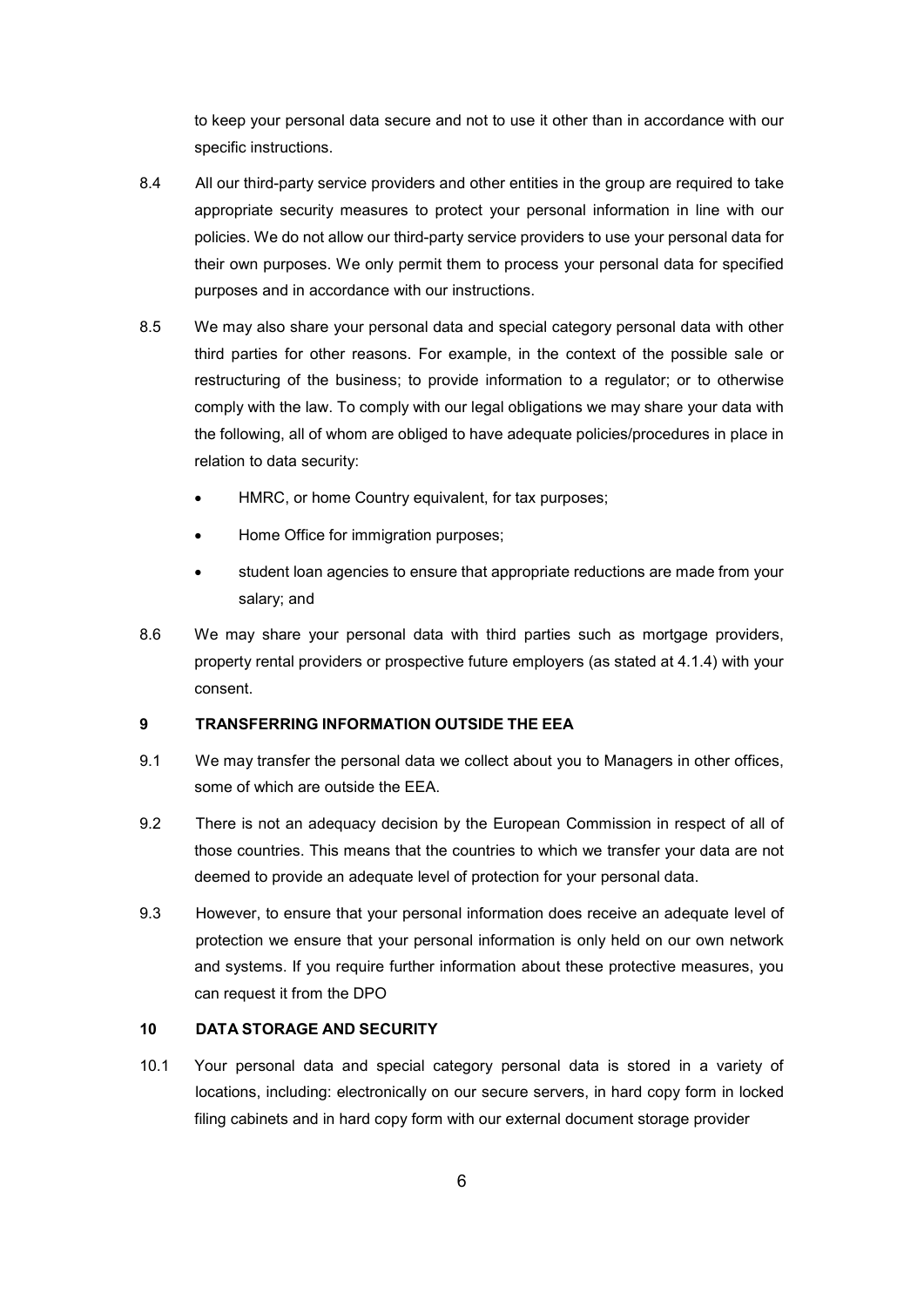- 10.2 More information as to where specific categories of personal data are stored is set out in our Data Retention Matrix
- 10.3 We limit access to your personal information to those members of our workforce who have a business need to know. They will only process your personal information on our instructions and they are subject to a duty of confidentiality.
- 10.4 We have put in place procedures to deal with any suspected or actual data security breach and will notify you and the Information Commissioner's Office ("**ICO**") of a suspected breach where we are legally required to do so.
- 10.5 Whenever we propose using new technologies, or where processing is construed as 'high risk', we are obliged to carry out a Data Protection Impact Assessment which allows us to make sure appropriate security measures are always in place in relation to the processing of your personal data.

#### **11 DATA RETENTION**

- 11.1 We keep your personal data and special category personal data for as long as is necessary to fulfil the purposes we collected it for, including for the purposes of satisfying any legal, accounting, or reporting requirements.
- 11.2 The retention period varies depending on the category of personal data we hold. At the expiry of the set retention period, or in other select circumstances, your personal data will be permanently and securely deleted
- 11.3 In some circumstances we may anonymise your personal information so that it can no longer be associated with you, in which case we may use and retain such information without further notice to you, as it falls outside of the definition of personal data under the GDPR.

#### **12 YOUR DUTIES**

12.1 We encourage you to ensure that the personal data that we hold about you is accurate and up to date by keeping us informed of any changes to your personal data. You can update your details on the Employee Self Service functionality of the HR system or by contacting your HR representative directly.

### **13 YOUR RIGHTS**

13.1 You may make a formal request for access to personal data and/or special category data that we hold about you at any time. This is known as a Subject Access Request. We must respond to this request within one month. Please note that we are permitted to extend the one month time period for responding by an additional two months where in our view your request is complex or numerous in nature. We may also charge a reasonable fee based on administrative costs where in our view your request is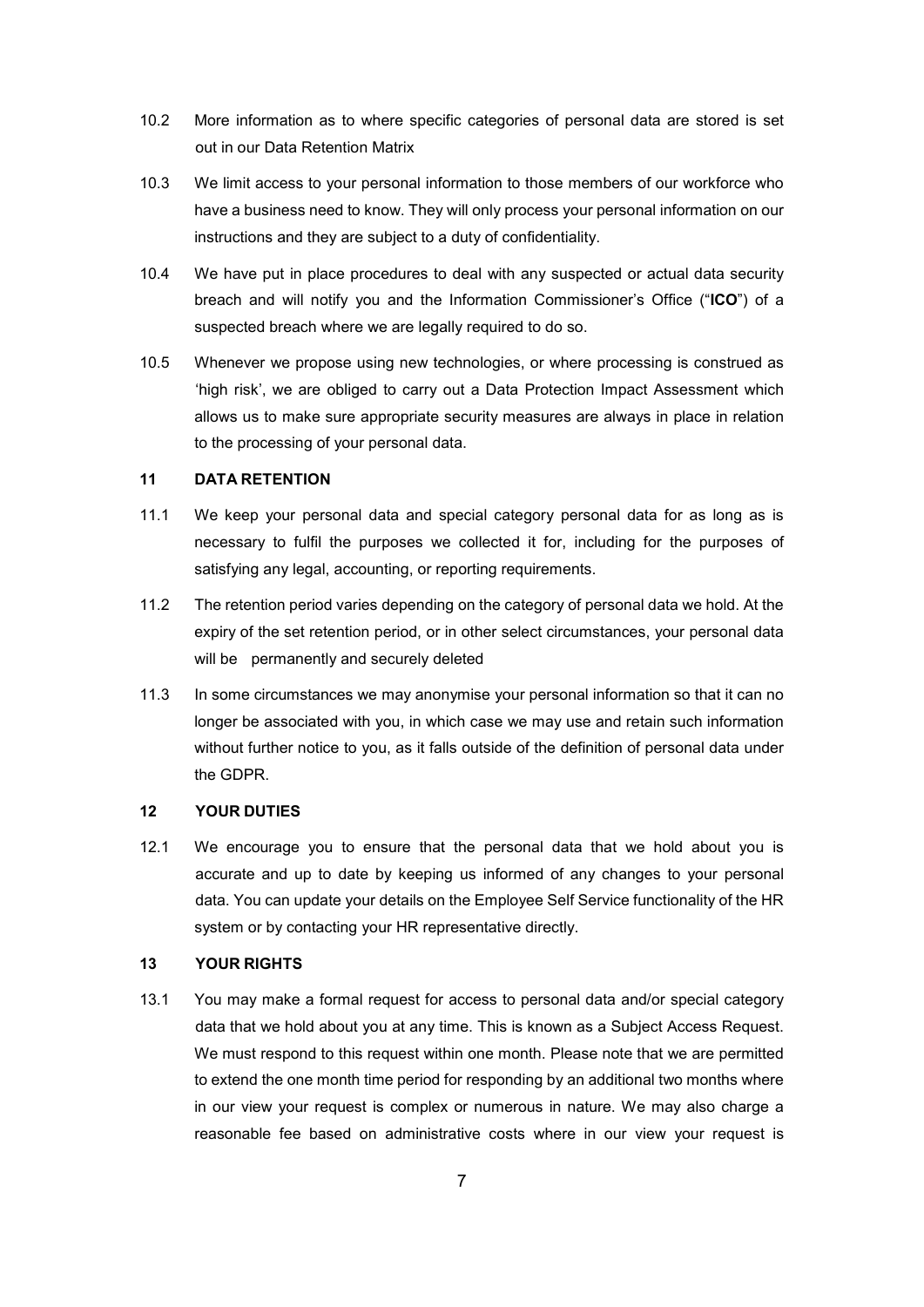manifestly unfounded, excessive or a request for further copies. Alternatively, we may refuse to comply with the request in such circumstances.

- 13.2 Under certain circumstances, by law you also have the right to:
- 13.2.1 have your personal data corrected where it is inaccurate;
- 13.2.2 have your personal data erased where it is no longer required. Provided that we do not have any continuing lawful reason to continue processing your personal data, we will make reasonable efforts to comply with your request;
- 13.2.3 have your personal data be transferred to another person in an appropriate format;
- 13.2.4 withdraw your consent to processing where this is our lawful basis for doing so;
- 13.2.5 restrict the processing of your personal data where you believe it is unlawful for us to do so, you have objected to its use and our investigation is pending, or you require us to keep it in connection with legal proceedings; and
- 13.2.6 to object to the processing of your personal data, where we rely on **legitimate business** interests (see [4.1.3\)](#page-2-1) as a lawful reason for the processing of your data. You also have the right to object where we are processing your personal information for direct marketing purposes. We have a duty to investigate the matter within a reasonable time and take action where it is deemed necessary. Except for the purposes for which we are sure we can continue to process your personal data, we will temporarily stop processing your personal data in line with your objection until we have investigated the matter. If we agree that your objection is justified in accordance with your rights, we will permanently stop using your data for those purposes. Otherwise, we will provide you with our justification as to why we need to continue using your data.
- 13.3 The way we process your personal data and the legal basis on which we rely to process it may affect the extent to which these rights apply. If you would like to exercise any of these rights, please address them in writing to the DPO whose details can be found at [1.4.](#page-0-0)
- 13.4 We may need to request specific information from you to help us to confirm your identity and ensure your right to access the information (or to exercise any of your other rights). This is an appropriate security measure to ensure that personal data is not disclosed to any person who has no right to receive it.
- 13.4.1 In the limited circumstances where you may have provided your consent to the collection, processing and transfer of your personal information for a specific purpose, you have the right to withdraw your consent for that specific processing at any time. To withdraw your consent, please contact the DPO whose details can be found at [1.4.](#page-0-0) Once we have received notification that you have withdrawn your consent, we